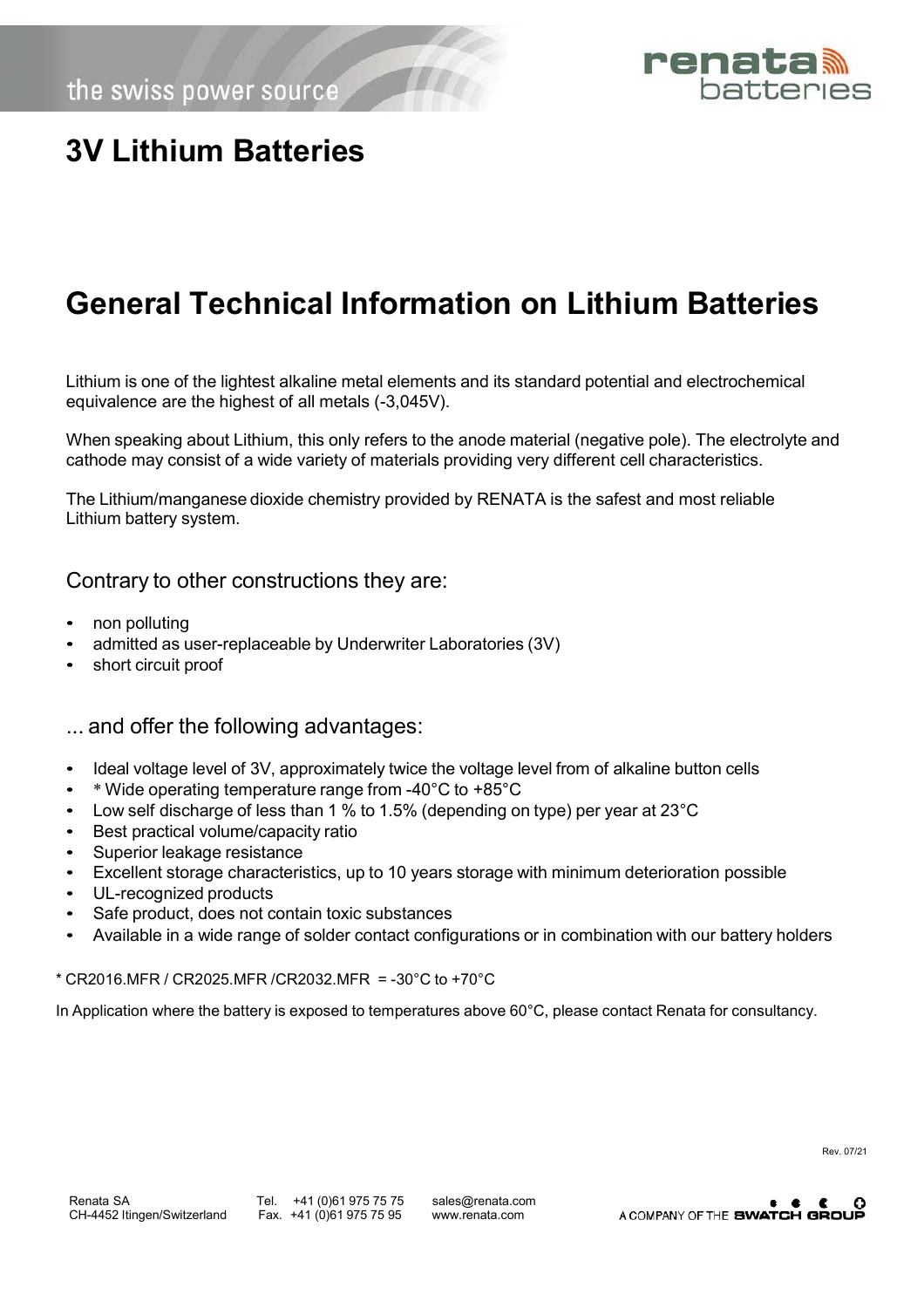the swiss power source



#### **3V Lithium Batteries**

## **General Technical Information on Lithium Batteries (cont.)**

Self discharge - Storage

RENATA lithium batteries offer excellent storage characteristics. The loss of capacity due to self discharge is from less than 1% to 1.5% per year at room temperature (23°C). Thanks to the high stability of their chemical system, MnO2/Li batteries have a shelf life of up to 10 years, at room temperature.

The internal chemical reactions of a battery are accelerated by high temperatures and slowed by low temperatures. In other words, the loss of capacity during storage depends largely on storage temperature. Higher temperatures result in increased self discharge rates, while lower temperatures reduce self discharge (as shown by graphs below). Storage at low temperatures bears the risk, however, that batteries are short circuited by moisture condensation when transferred into a warmer environment.



Renata SA Tel. +41 (0)61 975 75 [sales@renata.com](mailto:sales@renata.com)<br>CH-4452 Itingen/Switzerland Fax. +41 (0)61 975 75 95 www.renata.com CH-4452 Itingen/Switzerland Fax. +41 (0)61 975 75 95 [www.renata.com](http://www.renata.com/)

A COMPANY OF THE SWATCH GROUP

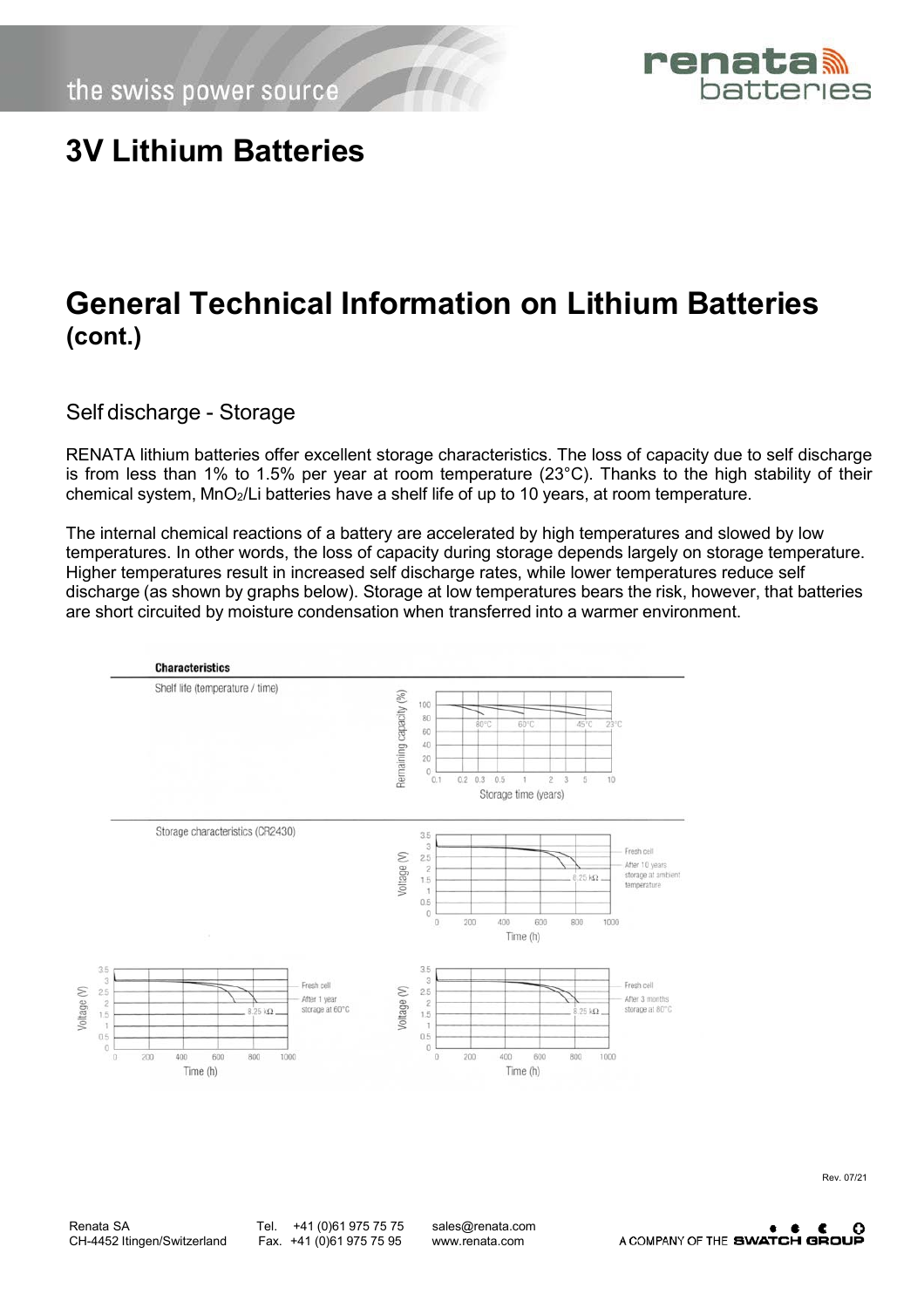the swiss power source



#### **3V Lithium Batteries**

## **General Technical Information on Lithium Batteries (cont.)**

Inverse Current

Lithium primary batteries are not rechargeable. Therefore, if there is a possibility of electric current flowing from the main power source to the battery, the circuit must include two suitable blocking diodes in series or one blocking diode and one protective resistor in series. Use a silicium diode of small inverse current to prevent charging. The total amount of re-charge energy due to leakage by the blocking diodes should not exceed 1% of the battery's nominal capacity during its total service life. A higher input of re-charge energy may harm the battery or reduce its performance.

Example: A CR2450N battery with a nominal capacity of 540mAh is expected to supply power for 5 years. The amount of tolerable re-charge energy is 5.4mAh, corresponding to an inverse current of  $0.1\mu$ A for the total service life. Consequently, a blocking diode with an inverse current not greater than 0.1µA should be selected. Please note that the inverse current of blocking diodes varies with temperature.

#### Short Circuits

When lithium batteries are short circuited, it takes time for the battery voltage to recover, even in case of slight short circuits. If electrical characteristics are measured while the battery is recovering, the battery may appear to be defective, but is not. Short circuiting leads to deterioration of the cell capacity. Short circuiting of batteries must therefore be avoided, except for wave or dip soldering. Use an instrument with a high input impedance (minimum 10 MΩ) for measuring open circuit voltage.

#### Superior Environmental Resistance

The combination of the sealing system and the use of organic electrolytes with low creeping tendency ensure the excellent leakage resistance of our batteries. Each production lot is subjected to a quality assurance program under difficult environmental conditions (high temperature storage, high temperature/ high humidity storage, temperature cycling, etc.). RENATA batteries can be operated in any physical position.

*. For safety related information please consult the ASDS document related to that product or product family. The Products of Renata SA are neither designed nor authorized for use in certain areas of application of environment. For further details we refer to our webpage [www.renata.com/downloads/restriction\\_of\\_use](http://www.renata.com/downloads/restriction_of_use)*

Rev. 07/21

Renata SA Tel. +41 (0)61 975 75 [sales@renata.com](mailto:sales@renata.com)<br>CH-4452 Itingen/Switzerland Fax. +41 (0)61 975 75 95 www.renata.com

Fax. +41 (0)61 975 75 95 [www.renata.com](http://www.renata.com/)



*Information and contents in this document sheet is for reference purpose only. They do not constitute any warranty or representation and are subject to change without notice. For most current information and further details, please contact your Renata representative.*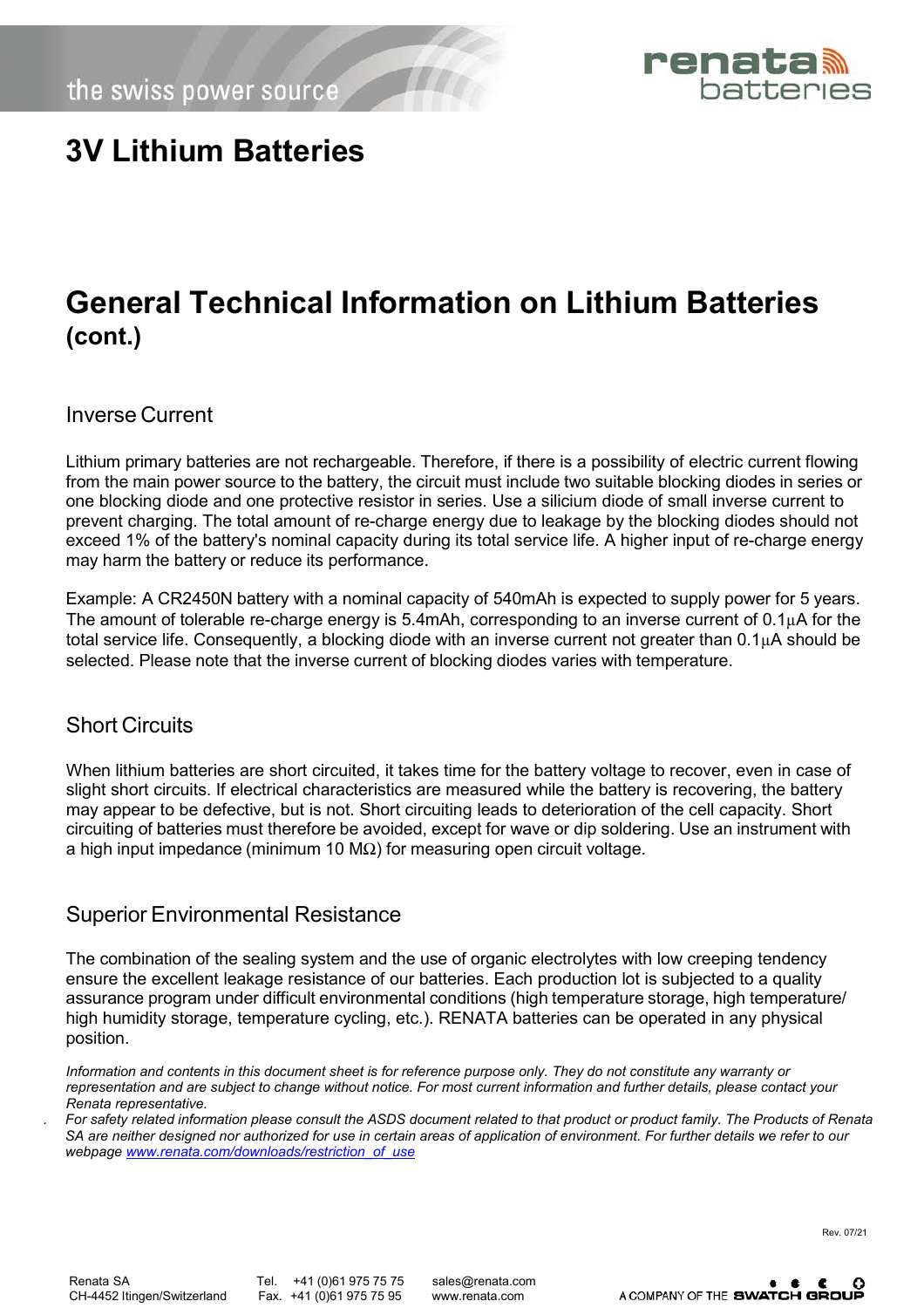## **Industry**



Scope of supply<br>Programme de livraison<br>Lieferprogramm

Batteries for watches, hearing aids and calculators<br>Piles pour montres, appareils auditifs et calculatrices<br>Batterien für Uhren, Hörgeräte und Taschenrechner

|  | <b>Chemical System</b>                                                      | <b>Dimensions</b>                          |                   |                                  | Capacity                      |
|--|-----------------------------------------------------------------------------|--------------------------------------------|-------------------|----------------------------------|-------------------------------|
|  | Système chimique                                                            | <b>Dimensions</b>                          | <b>RENATA No.</b> |                                  | Capacité                      |
|  | <b>Chemisches System</b>                                                    | <b>Dimensionen</b>                         |                   |                                  | Kapazität                     |
|  | Silver oxide (low drain) 1.55 V                                             | $4.8 \times 1.6$ mm                        | 337               | <b>SR416SW</b>                   | 8 mAh                         |
|  | O%<br>Oxyde d'argent (low drain) 1.55 V                                     | $5.8 \times 1.2$ mm<br>$5.8 \times 1.6$ mm | 335               | <b>SR512SW</b>                   | 6 mAh                         |
|  | Silberoxyd (low drain) 1.55 V                                               |                                            | 317               | <b>SR516SW</b>                   | 10.5 mAh                      |
|  | $\bigcirc$                                                                  | $5.8 \times 2.1$ mm                        | 379               | <b>SR521SW</b>                   | 16 mAh                        |
|  |                                                                             | $5.8 \times 2.7$ mm                        | 319               | <b>SR527SW</b>                   | 21 mAh                        |
|  |                                                                             | $6.8 \times 1.4$ mm                        | 339               | <b>SR614SW</b>                   | 11 mAh                        |
|  | $\begin{array}{c} \n\bigoplus + \mathbb{X} + \mathbb{X} \n\end{array}$      | $6.8 \times 1.6$ mm                        | 321               | <b>SR616SW</b>                   | 14.5 mAh                      |
|  |                                                                             | $6.8 \times 2.1$ mm<br>$6.8 \times 2.6$ mm | 364               | <b>SR621SW</b>                   | 20 mAh                        |
|  |                                                                             | $7.9 \times 1.2$ mm                        | 377               | <b>SR626SW</b><br><b>SR712SW</b> | 28 mAh                        |
|  |                                                                             |                                            | 346               |                                  | $9.5$ mAh                     |
|  |                                                                             | $7.9 \times 1.4$ mm                        | 341               | <b>SR714SW</b>                   | 15 mAh                        |
|  |                                                                             | $7.9 \times 1.6$ mm                        | 315               | <b>SR716SW</b>                   | 23 mAh                        |
|  |                                                                             | $7.9 \times 2.1$ mm                        | 362               | <b>SR721SW</b>                   | 24 mAh                        |
|  |                                                                             | $7.9\times2.6$ mm                          | 397               | <b>SR726SW</b>                   | 32 mAh                        |
|  |                                                                             | $7.9 \times 3.1$ mm                        | 329               | <b>SR731SW</b>                   | 37 mAh                        |
|  |                                                                             | $7.9 \times 3.6$ mm                        | 384               | <b>SR41SW</b>                    | 45 mAh                        |
|  |                                                                             | $7.9 \times 5.4$ mm                        | 309               | <b>SR754SW</b>                   | 80 mAh                        |
|  |                                                                             | $9.5 \times 1.6$ mm                        | 373               | <b>SR916SW</b>                   | 29 mAh                        |
|  |                                                                             | $9.5 \times 2.0$ mm                        | 371               | <b>SR920SW</b>                   | 40 mAh                        |
|  |                                                                             | $9.5 \times 2.7$ mm                        | 395               | <b>SR927SW</b>                   | 55 mAh                        |
|  |                                                                             | $9.5 \times 3.6$ mm                        | 394               | <b>SR936SW</b>                   | 84 mAh                        |
|  |                                                                             | $11.6\times1.6$ mm                         | 366               | <b>SR1116SW</b>                  | 47 mAh                        |
|  |                                                                             | $11.6\times2.1$ mm                         | 381               | <b>SR1120SW</b>                  | <b>50 mAh</b>                 |
|  |                                                                             | $11.6 \times 3.1$ mm                       | 390               | <b>SR1130SW</b>                  | 60 mAh                        |
|  |                                                                             | $11.6\times3.6$ mm                         | 344               | <b>SR1136SW</b>                  | 105 mAh                       |
|  |                                                                             | $11.6\times4.2$ mm<br>$11.6\times5.4$ mm   | 301<br>303        | SR43SW<br>SR44SW                 | 130 mAh                       |
|  | Silver oxide (high drain) 1.55 V                                            |                                            | 376               | <b>SR626W</b>                    | 175 mAh                       |
|  | Oxyde d'argent (high drain) 1.55 V                                          | $6.8\times2.6$ mm<br>$7.9 \times 2.1$ mm   | 361               | <b>SR721W</b>                    | 27 mAh<br>24 mAh              |
|  | O%<br>Silberoxyd (high drain) 1.55 V                                        | $7.9 \times 2.6$ mm                        | 396               | <b>SR726W</b>                    | 32 mAh                        |
|  |                                                                             | $7.9 \times 3.6$ mm                        | 392               | <b>SR41W</b>                     | 45 mAh                        |
|  | $\bigotimes + \text{null}$                                                  | $7.9 \times 5.4$ mm                        | 393               | <b>SR754W</b>                    | 80 mAh                        |
|  |                                                                             | $9.5 \times 2.0$ mm                        | 370               | <b>SR920W</b>                    | 40 mAh                        |
|  |                                                                             | $9.5 \times 2.7$ mm                        | 399               | <b>SR927W</b>                    | 55 mAh                        |
|  | $\textcircled{\tiny{}}$ + $\textcircled{\tiny{}}$ + $\textcircled{\tiny{}}$ | $9.5 \times 3.6$ mm                        | 380               | <b>SR936W</b>                    | 82 mAh                        |
|  |                                                                             | $11.6 \times 1.6$ mm                       | 365               | <b>SR1116W</b>                   | 47 mAh                        |
|  | $\textcolor{red}{\boxdot}$                                                  | $11.6 \times 2.1$ mm                       | 391               | <b>SR1120W</b>                   | 50 mAh                        |
|  |                                                                             | $11.6 \times 3.1$ mm                       | 389               | <b>SR1130W</b>                   | 80 mAh                        |
|  |                                                                             | $11.6\times3.6$ mm                         | 350               |                                  | 105 mAh                       |
|  |                                                                             | $11.6\times4.2$ mm                         | <b>380</b>        | <b>SR43W</b>                     | 130 mAh                       |
|  |                                                                             | $11.6\times5.4$ mm                         | 357               | SR44W                            | 190 mAh                       |
|  | Alkaline 1.5 V                                                              | $11.6 \times 5.4$ mm                       | <b>LR44</b>       |                                  | 110 mAh                       |
|  | Lithium 3 V                                                                 | $10.0 \times 2.5$ mm                       | <b>CR1025</b>     |                                  | 30 mAh                        |
|  |                                                                             | $12.5 \times 1.6$ mm                       | <b>CR1216</b>     |                                  | 25 mAh                        |
|  | E<br>(a<br>$\overline{\hat{\circ}}$                                         | $12.5 \times 2.0$ mm                       | <b>CR1220</b>     |                                  | 35 mAh                        |
|  |                                                                             | $12.5 \times 2.5$ mm                       | <b>CR1225</b>     |                                  | 48 mAh                        |
|  |                                                                             | $16.0 \times 1.6$ mm                       | <b>CR1616</b>     |                                  | <b>50 mAh</b>                 |
|  |                                                                             | $16.0 \times 2.0$ mm                       | <b>CR1620</b>     |                                  | 68 mAh                        |
|  |                                                                             | $16.0 \times 3.2$ mm                       | <b>CR1632</b>     |                                  | 137 mAh                       |
|  |                                                                             | $20.0 \times 1.6$ mm                       | <b>CR2016</b>     |                                  | 90 mAh                        |
|  |                                                                             | $20.0 \times 2.5$ mm                       | <b>CR2025</b>     |                                  | 165 mAh                       |
|  |                                                                             | $20.0 \times 3.2$ mm                       | <b>CR2032</b>     |                                  | 225 mAh                       |
|  |                                                                             | $23.0 \times 2.0$ mm                       | <b>CR2320</b>     |                                  | 150 mAh                       |
|  |                                                                             | $23.0 \times 2.5$ mm                       | <b>CR2325</b>     |                                  | 190 mAh                       |
|  |                                                                             | $24.5 \times 3.0$ mm                       | <b>CR2430</b>     |                                  | 285 mAh                       |
|  |                                                                             | $24.5 \times 5.0$ mm                       | <b>CR2450N</b>    |                                  | 540 mAh                       |
|  |                                                                             | $24.5 \times 7.7$ mm                       | <b>CR2477N</b>    |                                  | 950 mAh                       |
|  | Lithium 3 V Rechargeable                                                    | $20.0 \times 1.6$ mm                       | <b>LMR2016</b>    |                                  | 25 mAh                        |
|  | Zinc air, 1.45 V                                                            | $5.8 \times 3.6$ mm                        | 10                | <b>PR70</b>                      | 105 mAh                       |
|  | O%<br>လံ<br>Zinc air, 1.45 V                                                | $7.9 \times 3.6$ mm                        | 312               | <b>PR41</b>                      | 165 mAh                       |
|  | Zink-Luft, 1.45 V                                                           | $7.9 \times 5.4$ mm                        | 13                | <b>PR48</b>                      | 305 mAh                       |
|  |                                                                             | $11.6 \times 5.4$ mm                       | 675               | <b>PR44</b>                      | 660 mAh                       |
|  |                                                                             |                                            |                   |                                  | A COMPANY OF THE SWATCH GROUP |
|  | part no. ZW9842 / version 09.2019                                           |                                            |                   |                                  |                               |